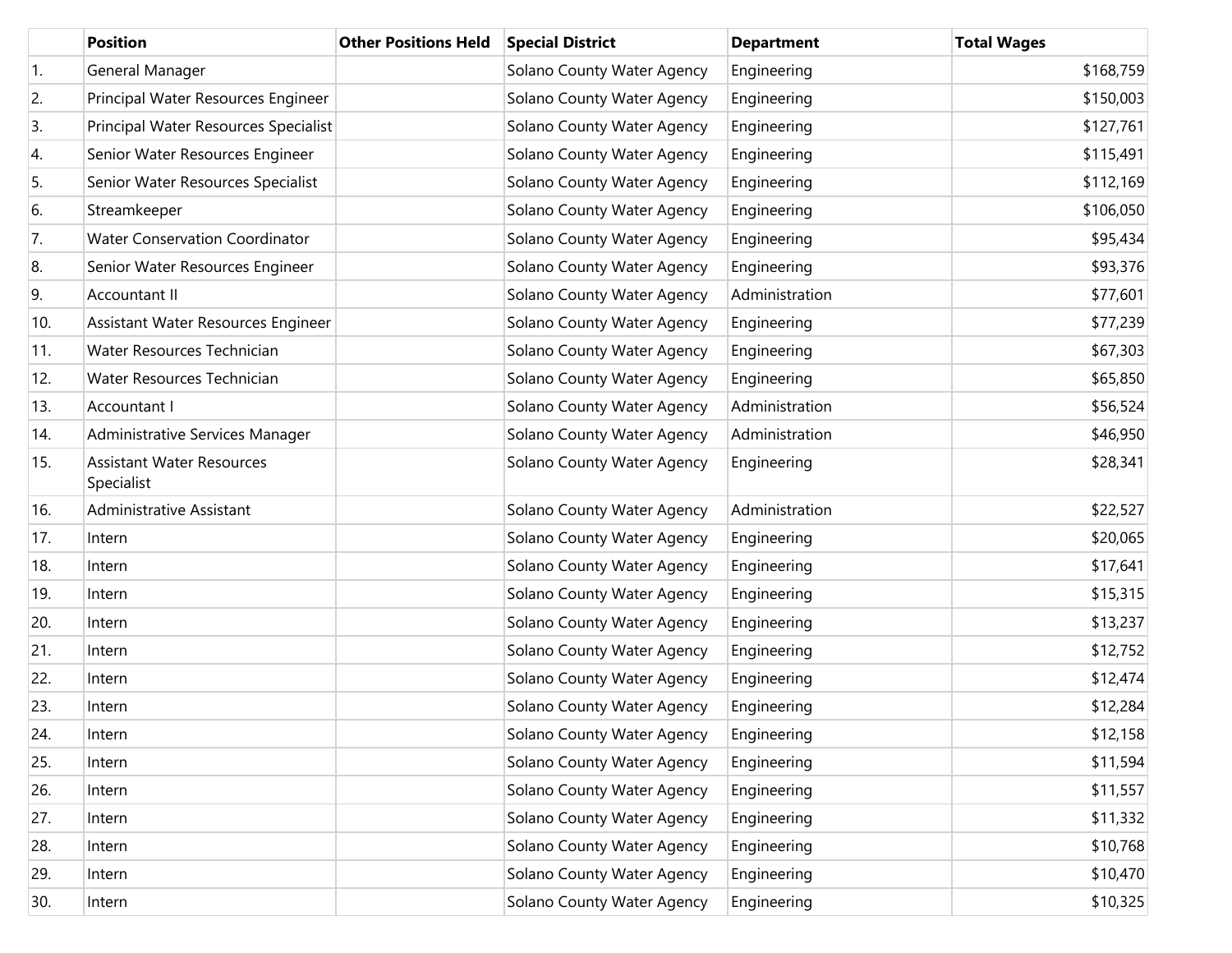| 31. | Intern              | Solano County Water Agency | Engineering               | \$9,899 |
|-----|---------------------|----------------------------|---------------------------|---------|
| 32. | Intern              | Solano County Water Agency | Engineering               | \$9,816 |
| 33. | Intern              | Solano County Water Agency | Engineering               | \$9,475 |
| 34. | Intern              | Solano County Water Agency | Engineering               | \$9,141 |
| 35. | Intern              | Solano County Water Agency | Engineering               | \$9,021 |
| 36. | Intern              | Solano County Water Agency | Engineering               | \$8,980 |
| 37. | Intern              | Solano County Water Agency | Engineering               | \$8,489 |
| 38. | Intern              | Solano County Water Agency | Engineering               | \$7,662 |
| 39. | Intern              | Solano County Water Agency | Engineering               | \$7,448 |
| 40. | Intern              | Solano County Water Agency | Engineering               | \$6,675 |
| 41. | Intern              | Solano County Water Agency | Engineering               | \$6,606 |
| 42. | Intern              | Solano County Water Agency | Engineering               | \$5,998 |
| 43. | Intern              | Solano County Water Agency | Engineering               | \$5,998 |
| 44. | Intern              | Solano County Water Agency | Engineering               | \$4,861 |
| 45. | Intern              | Solano County Water Agency | Engineering               | \$4,104 |
| 46. | Intern              | Solano County Water Agency | Engineering               | \$3,969 |
| 47. | Intern              | Solano County Water Agency | Engineering               | \$3,466 |
| 48. | Intern              | Solano County Water Agency | Engineering               | \$2,881 |
| 49. | <b>Board Member</b> | Solano County Water Agency | <b>Board Of Directors</b> | \$2,333 |
| 50. | Intern              | Solano County Water Agency | Engineering               | \$2,305 |
| 51. | <b>Board Member</b> | Solano County Water Agency | <b>Board Of Directors</b> | \$2,232 |
| 52. | <b>Board Member</b> | Solano County Water Agency | <b>Board Of Directors</b> | \$2,130 |
| 53. | <b>Board Member</b> | Solano County Water Agency | <b>Board Of Directors</b> | \$2,130 |
| 54. | <b>Board Member</b> | Solano County Water Agency | <b>Board Of Directors</b> | \$2,029 |
| 55. | <b>Board Member</b> | Solano County Water Agency | <b>Board Of Directors</b> | \$1,623 |
| 56. | <b>Board Member</b> | Solano County Water Agency | <b>Board Of Directors</b> | \$1,623 |
| 57. | <b>Board Member</b> | Solano County Water Agency | <b>Board Of Directors</b> | \$1,623 |
| 58. | Intern              | Solano County Water Agency | Engineering               | \$1,458 |
| 59. | <b>Board Member</b> | Solano County Water Agency | <b>Board Of Directors</b> | \$1,319 |
| 60. | <b>Board Member</b> | Solano County Water Agency | <b>Board Of Directors</b> | \$1,319 |
| 61. | <b>Board Member</b> | Solano County Water Agency | <b>Board Of Directors</b> | \$1,217 |
| 62. | <b>Board Member</b> | Solano County Water Agency | <b>Board Of Directors</b> | \$1,116 |